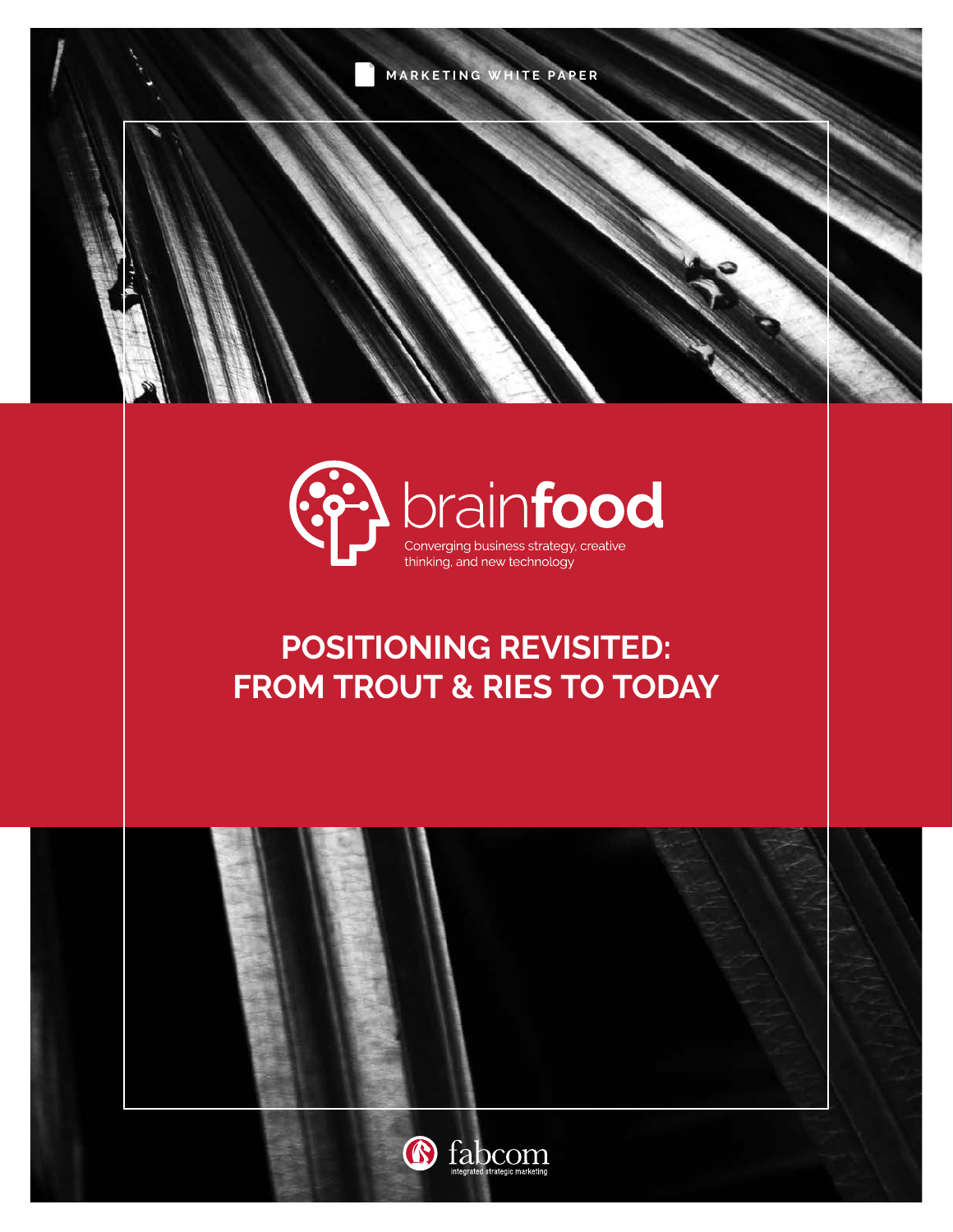## **EARNING BIG MEDIA EXPOSURE WITH INTEGRATION OF ONLINE MARKETING**

While many of the developments taking place in marketing are related to advancements in communications technology, it's important to emphasize that these advancements do not replace sound marketing strategies. Instead, they should inform those strategies to make them more relevant in a contemporary context.

#### Brand Positioning is in Your Head

To truly understand the place of strategy and creative excellence, we must look at where we have been and see where we are going. The modern age of marketing began in the spring of 1972 when Jack Trout and Al Ries published a series of articles in Advertising Age magazine, titled "The Positioning Era." Their subsequent landmark publications, Positioning: The Battle for Your Mind and The 22 Immutable Laws of Marketing, established them as thought leaders in a field that had previously relied on direct response, price/feature advertising fueled by creative hunches, slogans, jingles and the advent of television for its successes.

These books have become more than "the bible" of marketing. To a seasoned marketer, Trout and Ries' books are more like the stone tablets that Moses brought down from Mount Sinai—the very foundation of modern marketing. These books are the first body of work to provide thoughtful, fact-based, actionable guidance on meeting the challenges of communicating to a society that's already over-communicated to. Until the early 1970s, some marketers talked in general terms about perhaps creating an image for their product. More commonly in those days, when advertising agencies talked about image advertising, they were trying to placate a client when an ad ran and nothing happened to improve sales.

 $\mathsf{G}\mathsf{G}$ 

### *Oh yeah, that was an image ad, not a selling ad.*

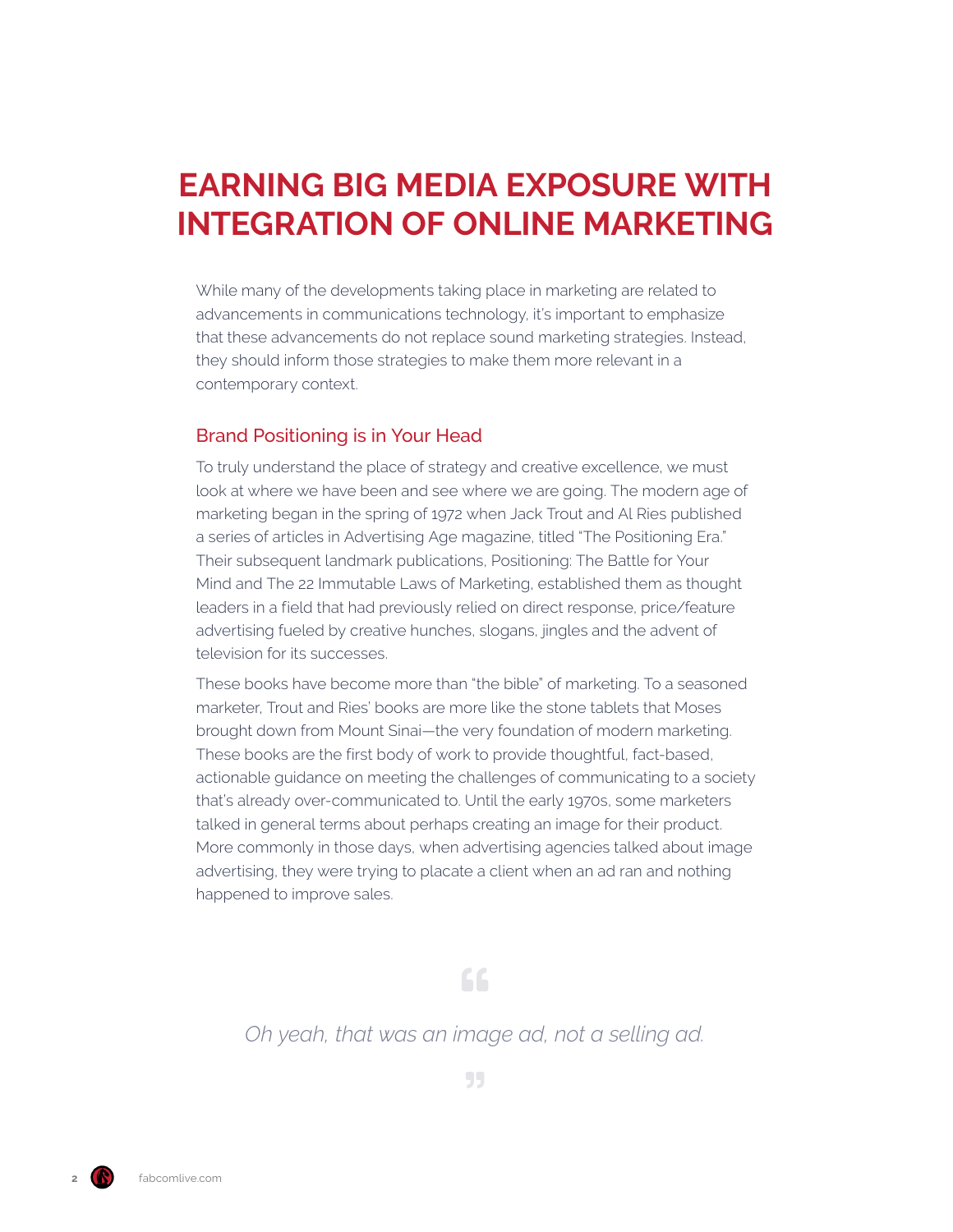Trout and Ries were the first to present a specific strategy and tactics for positioning a product into one of the few available slots in the prospect's/ customer's mind. Once you own that prime mental real estate, you have a brand. They were the first to articulate, in concrete terms, the power of creating an emotional connection with your customers that engenders unswerving loyalty and defies logic.

#### **I repeat. They articulated that positioning is not something you do to your product. It's something that happens in the mind of your customer.**

By presenting a strategy-driven, consistent position in everything you do for your target audiences, you earn preference over your competitors. Your [communications](https://www.fabcomlive.com/phoenix-marketing-advertising-agency-services/marketing-communications) become believable. Your position makes a specific promise to prospects and customers. If their every experience with your product fulfills and demonstrates that promise, with carefully crafted messaging, every experience can be positive or negative, but whichever it is, it establishes your brand. Even the local mom and pop pizza shop can be branded as the best or most authentic neighborhood pizzeria.

#### How Does Branding Happen?

Let's play a word association game. Quick—when you see each word below, say the first company name that occurs to you.

• Soup

- Ketchup
- TV viewer research
- Coffee

• Jeans

- G-rated movies
- 
- Athletic shoes
- Tires

I'm willing to bet that you said Campbell's, Disney, Heinz, Levi's, Nielsen, Nike, and Starbucks. Hundreds of other people, from all walks of life, industries, and cultures, have had the same reaction when I played this game with them. Some categories may have a couple of players in your mind. For example, answering "Goodyear" or "Firestone" for tires is not as good as owning a category all by yourself, but it's better than no awareness at all. Each of those companies reached each of those consumers for different reasons and accomplished something remarkable that pays ongoing equity to its stakeholders.

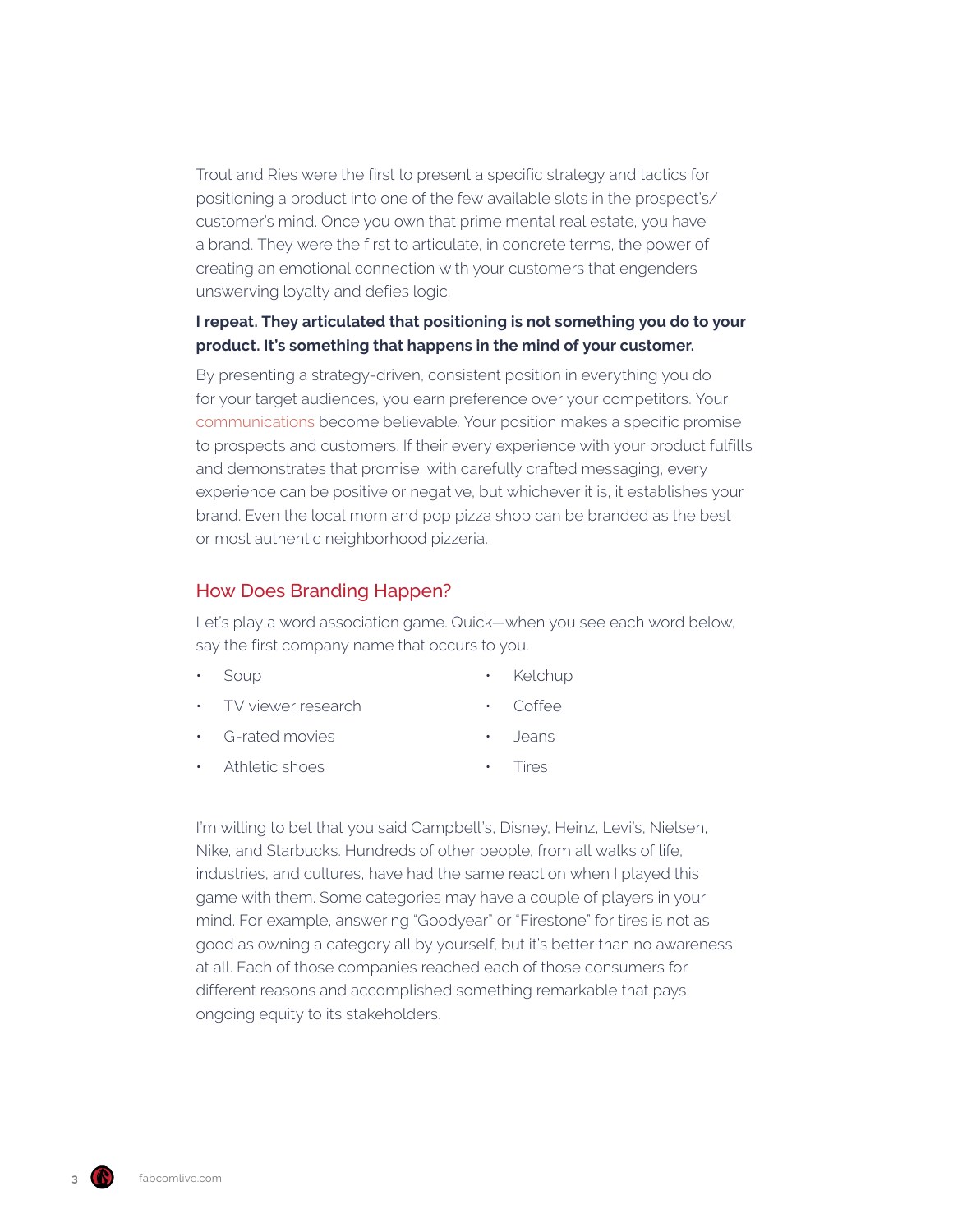How did Disney and Starbucks and the others earn their prominent place in your mind? It's a pretty extraordinary thing, when a brand is so strongly entrenched in our culture that I can predict your automatic response upon seeing the product category. So, how does that brain branding take place?

It's not cheap, although once established, a brand will repay your company many times over what it costs to develop. It's not a magic wand or silver bullet, no matter what some practitioners of the advertising craft would like you to believe. It didn't happen just because of a catchy tag-line or a memorable jingle. Nike didn't become Nike simply due to Michael Jordan and Tiger Woods wearing swooshes at every appearance.

A brand burns its way into our brains via all of these tactics and many more. It's a range of many factors that lock a brand into our consciousness. More precisely, it's the communication of the factors that get a prospect to consider the message and, ultimately, to try a product. When the product, service or message lives up to its promise in the buyers' experience, that's when [branding](https://www.fabcomlive.com/phoenix-marketing-advertising-agency-services/branding-and-positioning) happens. Branding ensures repeat purchases. The brand becomes a habit and serves as a shortcut in the purchase decision process.

It's the cumulative effect of consistently experiencing myriad factors that brands your customers' and prospects' brains. The nuance is to understand that these consideration criteria are all utilized by every consumer as their top criterion at different points in the buyer's progression. Even when we do a great job, the final decision on everything we do as marketers, to gain the benefits of branding, is eventually made in a place we can't control: the mind of the customer/prospect.

#### The Mind of the Marketplace

We can examine, study, and—to some degree—influence what goes on in there. Ultimately, as Trout and Ries first articulated 40 years ago, marketing wars boil down to a battle for the minds of an audience. When it comes to branding, what you think is important and appealing about your product doesn't really matter. What matters is what the audience thinks is important and appealing. Your brand can only become what the market audience allows it to be. You have to find a "hole" in your market, a time and place where audiences are not getting what they want from competing products. Then, you position your product as the solution that fills that hole.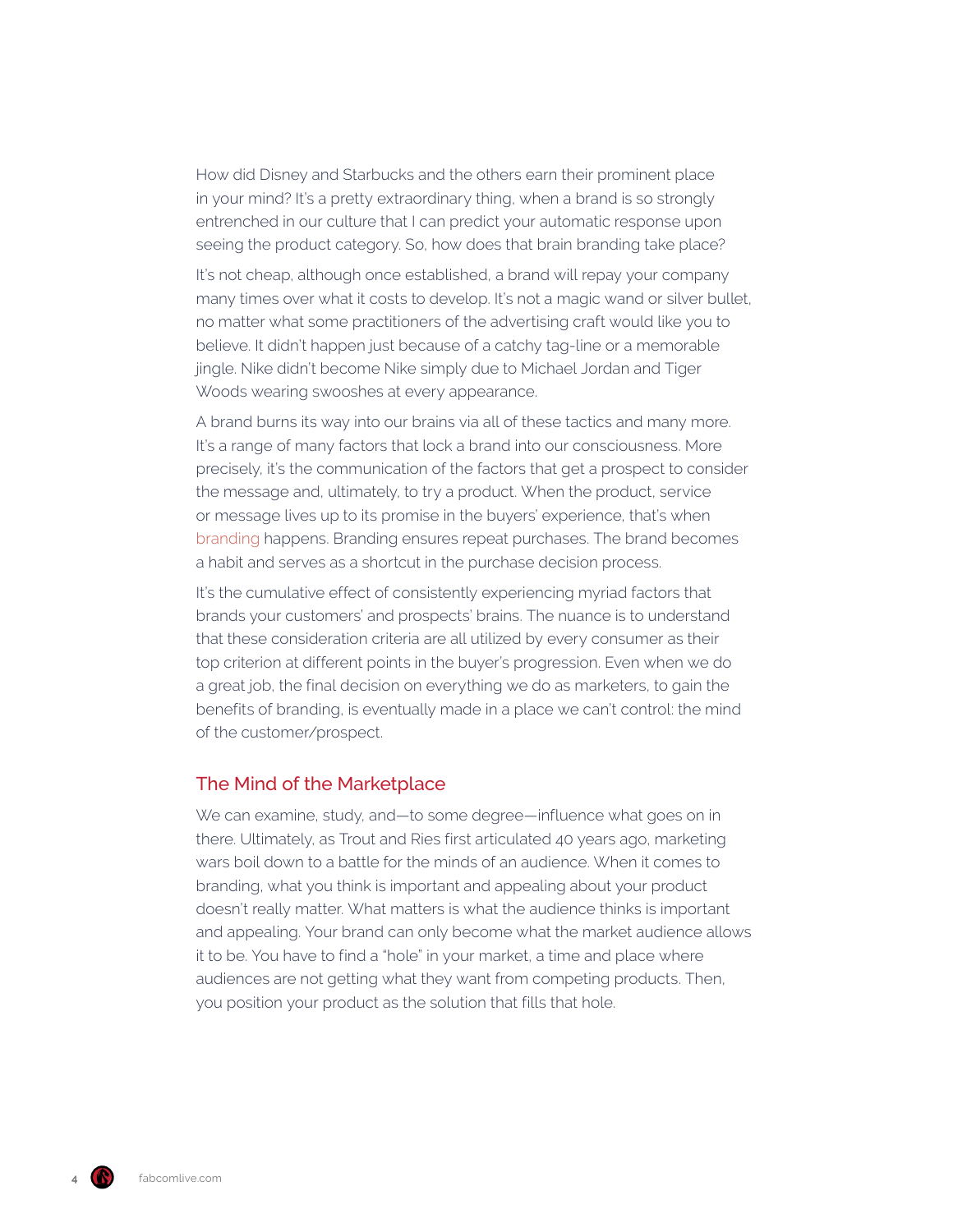#### Real-life Examples

Here's a quick example from the frozen food market of finding and filling the hole in a category. As you know, there's a lot of frozen food out there. At one time, Stouffers was known as the best frozen food, the gourmet frozen food.

When it got crowded in the gourmet food category, along came Lean Cuisine. They created a new category in the mind, one they can be best at low-calorie gourmet food. (Hence the word cuisine.) So now the mind has a place for frozen food, gourmet frozen food, diet gourmet frozen food. What's left? How about low-priced gourmet frozen food? Ever heard of Budget Gourmet? Now, we could obsess about whether this is really an "against" positioning strategy because it's a contrast to the high-priced Stouffers, but the point is that when we say "best," we're not talking about being the best in the galaxy and dominating the universe. Not even best on the planet, the country, or the state.

In this example, we observe that there's a hole in the market between premium and lower price. How do you fill it? Budget Gourmet brand frozen meals! This fills the hole between budget and gourmet food lines.

The essence of [positioning](https://www.fabcomlive.com/phoenix-marketing-advertising-agency-services/branding-and-positioning) is to accept prospect/customer perceptions as your reality and then restructure those perceptions into dynamic, emotionally resonating messaging that maps to your brand attributes to create the position you want in the market. The better key audiences understand a brand's promise, the more effectively the brand is differentiated from its competitors.

#### What's a Brand Worth?

An established brand is a valuable corporate asset for a company, its investors and its employees. Of all the things a company can own, an established brand is far and away the most important.

Founders die. Offices burn down. Machinery wears out. Interest rates change. Technology becomes obsolete. But, with proper nurturing, the brand endures. Brand loyalty is the only sound foundation on which business leaders can build enduring, profitable growth. If your [marketing](https://www.fabcomlive.com/phoenix-marketing-advertising-agency-services/marketing-business-intelligence) is effective and persistent, prospects and customers are going to remember one thing about your product, no more. The one thing they should remember is your position: what your product stands for, and the promise it makes to the market. Don't challenge them to try to remember more than one thing. You will lose that battle for the mind and therefore lose the marketing opportunity.

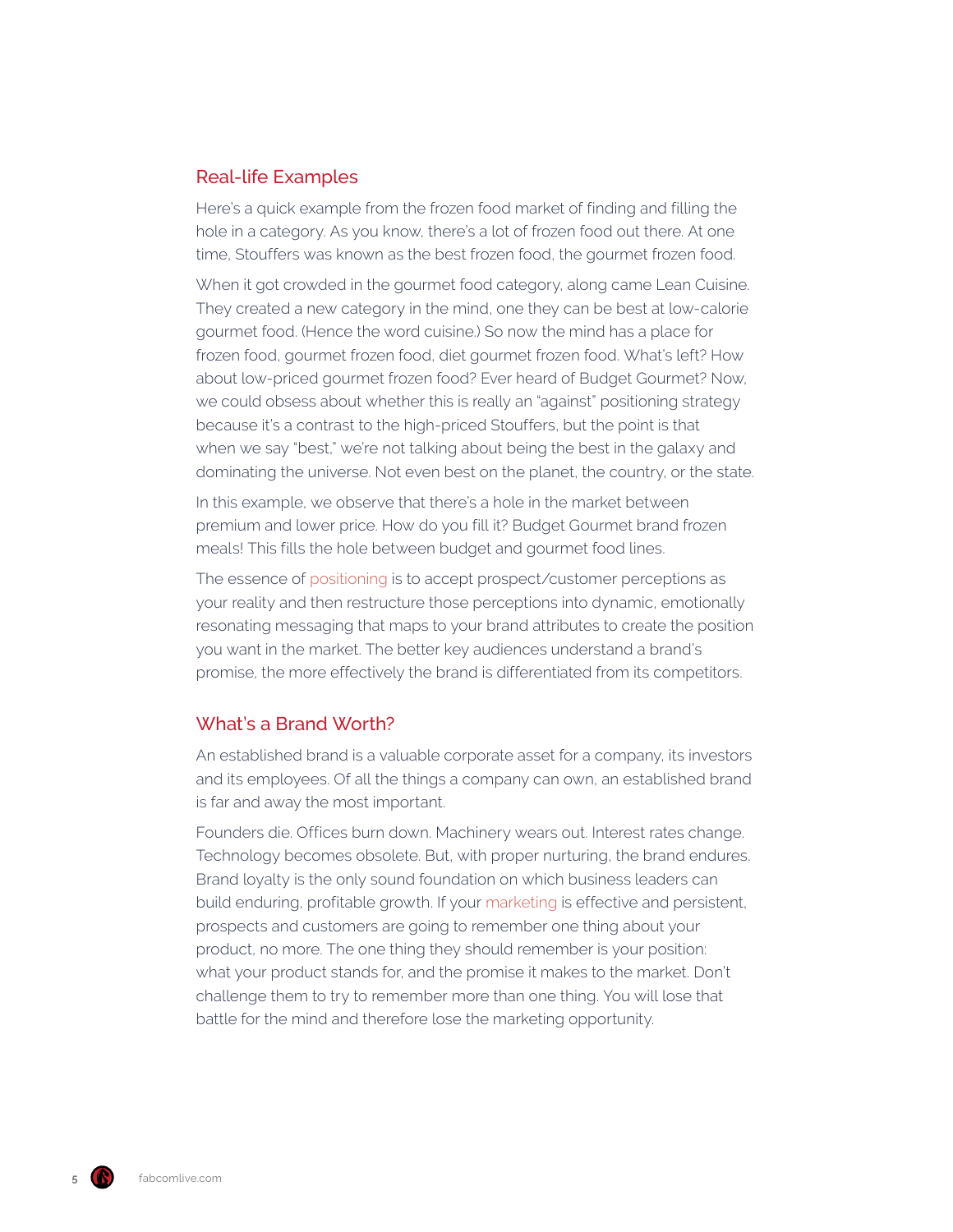| <b>Position</b>         | Product                          | <b>Positioning Statement</b>                                                             |
|-------------------------|----------------------------------|------------------------------------------------------------------------------------------|
| <b>Best</b>             | <b>Hertz</b>                     | We're #1                                                                                 |
| <b>Niche</b>            | Apple Computer Think Differently |                                                                                          |
| First                   | Levi's                           | The Genuine Article                                                                      |
| Against (Contrast) 7-Up |                                  | The Un-Cola                                                                              |
| Combination             | <b>FedEx</b>                     | When it absolutely, positively has<br>to be there overnight (example of First + Against) |

Recent scientific research has found that there are only five positions a brand can reliably occupy in the human brain when a consumer is making a purchasing decision.

#### Positioning Poker—You Only Have Five Cards to Work With

The study of the human brain has recently resulted in a number of insights. But one of the earliest marketing/brain revelations was that there are only five basic positions that can be effectively and reliably occupied in the mind (aka Readily Believable). Only five positions consistently make sense to the human mind when evaluating choices in a market. The five positions: Best, Niche, First, Against (Contrast), Combination. Recent scientific research has found that there are only five positions a brand can reliably occupy in the human brain when a consumer is making a purchasing decision.

Once you've done a deep analysis, including quantitative and qualitative research, combined with the experience of knowing how to connect the dots from the research, and determined the position that makes sense for your product in its specific circumstances, you must implement the positioning so that it is unique, credible, meaningful, actionable, strategically correct, adaptable, defensible and sensitive to environmental forces. Let's take a look at how the battle for the customer's mind looks in one category.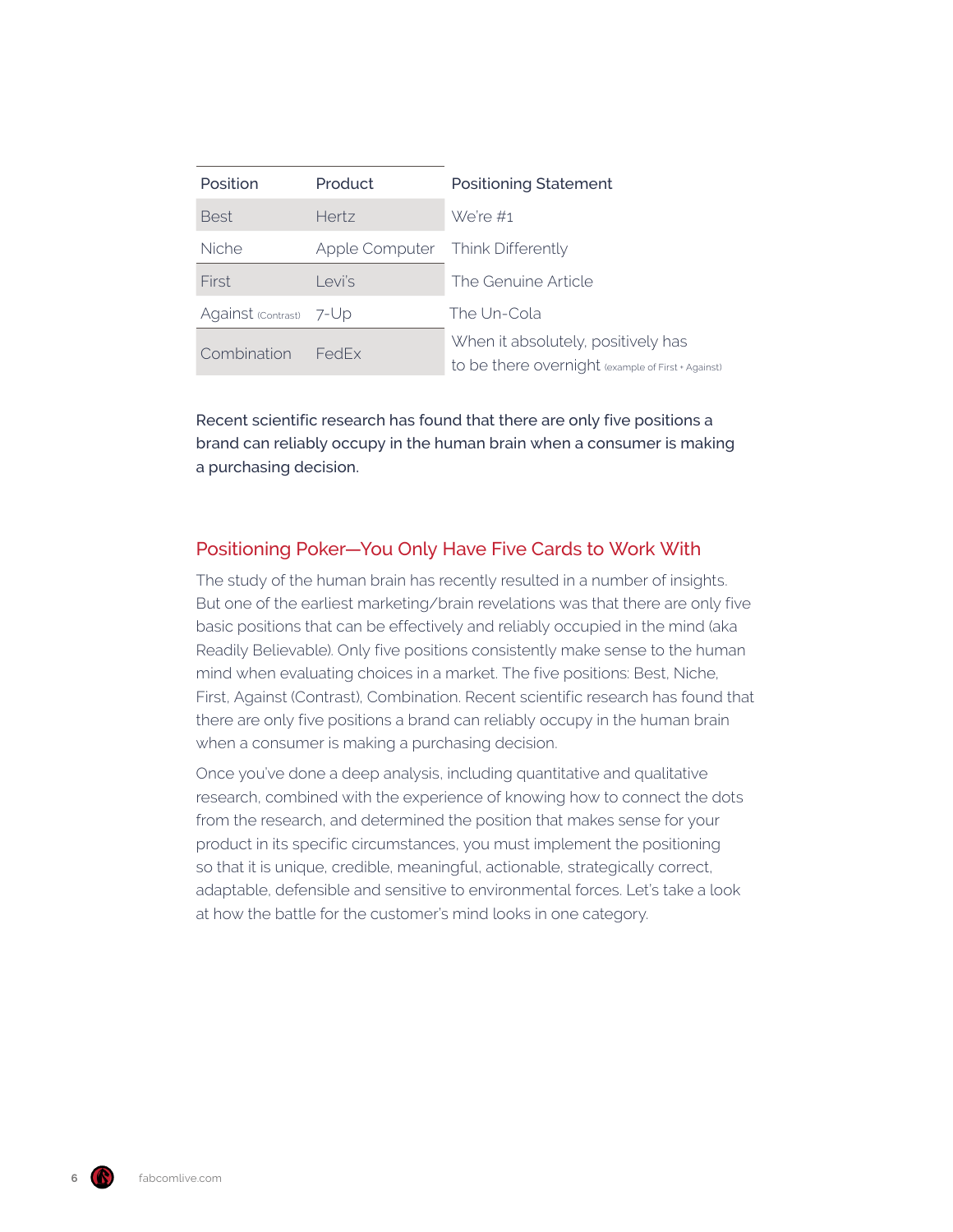#### Bewitched by the Possibilities

In the 1970s, the concepts of positioning and branding began to change the way we thought about marketing and more predictably deliver sought-after results. That wasn't yet the case in sitcom ad agencies. I was about 7 years old and Bewitched was one of my favorite TV programs.

The husband of the star worked at an advertising agency. The day-to-day life of account executive Darrin Stephens at the McCann- Tate advertising agency seemed exciting, creative and critical to the world of commerce. Even when there were problems, the big idea saved everyone's job and always seemed to make the clients happy by the end of the show. I remember one day turning to my mother and telling her: "That's what I want to be when I grow up—a Darrin Stephens."

That was a fictional account in a simpler time, when advertising for most companies and advertising agencies was a matter of a big idea and just buying some TV spots, a smattering of print ads and maybe some direct mail. But, you still had to get the message and target audience right in order to establish a product's position successfully.

#### Trout and Ries' 20th Anniversary Edition of Positioning

The Battle for Your Mind updated their thoughts and concepts regarding positioning and marketing, mostly in terms of the playing field they revisited at the beginning of the 21st century. Much has changed in the world of marketing in the decade since their updated book. The Immutable Laws and their guidance on positioning still hold up just fine, in terms of strategy. It's just that the whole game of marketing communications has become much more complicated and challenging by the plethora of media outlets, splintering of target audiences, new communications platforms and, let's face it, more competitors all claiming the same thing in the same way.

Marketing has never been a breeze. We're dealing with the individual reactions and perceptions of human beings, remember. Marketing may not be nuclear physics, but in many ways Einstein had it easy. He was dealing with infinite numbers of atoms, which all behave similarly and predictably under the same set of circumstances. In marketing, we deal with infinite numbers of individual human minds that are, as you'll agree, mostly unpredictable. Even within a single demographic profile and given the same circumstances, the human mind can vary dramatically from one individual to another.

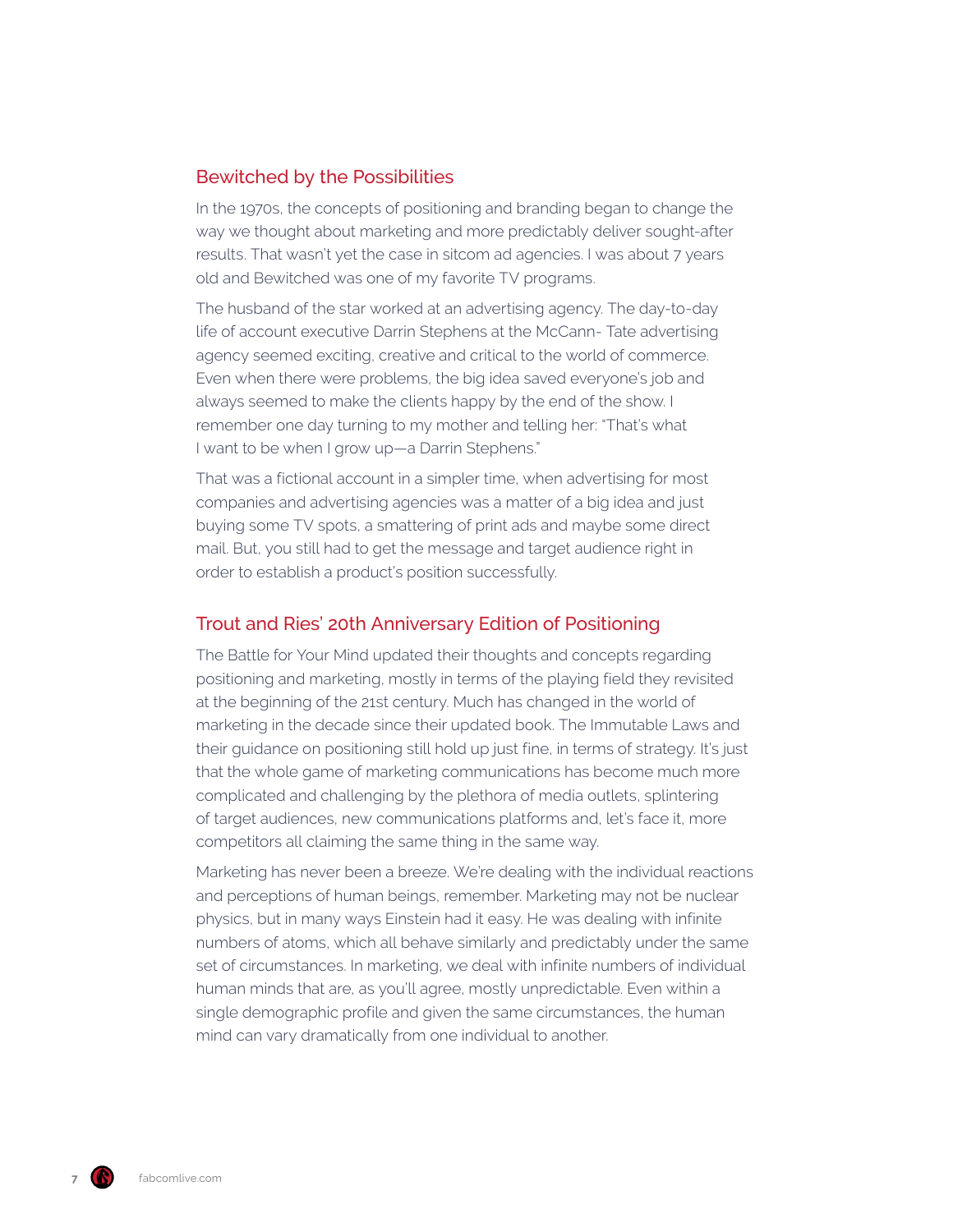In addition, there are a few other challenges that make marketing today more difficult than ever before. It's more fraught with the perils of goals unmet and money wasted than it was even just a few years ago. There used to be six major outlets for messaging (a one-in-six chance of getting it right). We now have 50-plus options to place our messages (a 1-in-50 chance of getting it right the first time).

Then, we must divide by approach, messaging style, message, etc. You can clearly see that without professional guidance, advertisers face hundreds of permutations and options that splinter the chance of getting it right the first time, down to the same odds of winning at craps.

#### It's a Whole New World—Every Couple of Years

In the 10 years since the publication of the updated edition of Positioning, the alternatives for delivering marketing communications have exploded. Television, once the most dominant and often only consideration when it came to media selection, is today simply one choice among many.

Over the past decade, the impact of innovations in personal communication options on the planning, creating and implementing of marketing initiatives has grown exponentially and is accelerating. When it comes to devices and/ or media that can address large audiences, it's as though the phenomenon of television is being introduced every couple of years.

New ways to access huge audiences are actually being created at a faster pace than most marketers and agencies have been able to keep up with—email, text, integrated communication devices, PDAs, PURLs, social marketing (blogging, Digg, Facebook, Twitter), cloud and proximity networks and messaging. When these many opportunities present themselves so fast, a lot of them are missed and, just as crippling, a lot of money is wasted chasing the wrong ones.

There is also an ever-rising level of competition and a lowering of the bar to communicate, adding to the marketing and media clutter that make marketing today more difficult than it's ever been.

We can summarize the challenges of the current marketing environment as:

- Trying to predict the perceptions and reactions of unpredictable human minds.
- Exponentially increasing number of media platforms to reach large audiences.